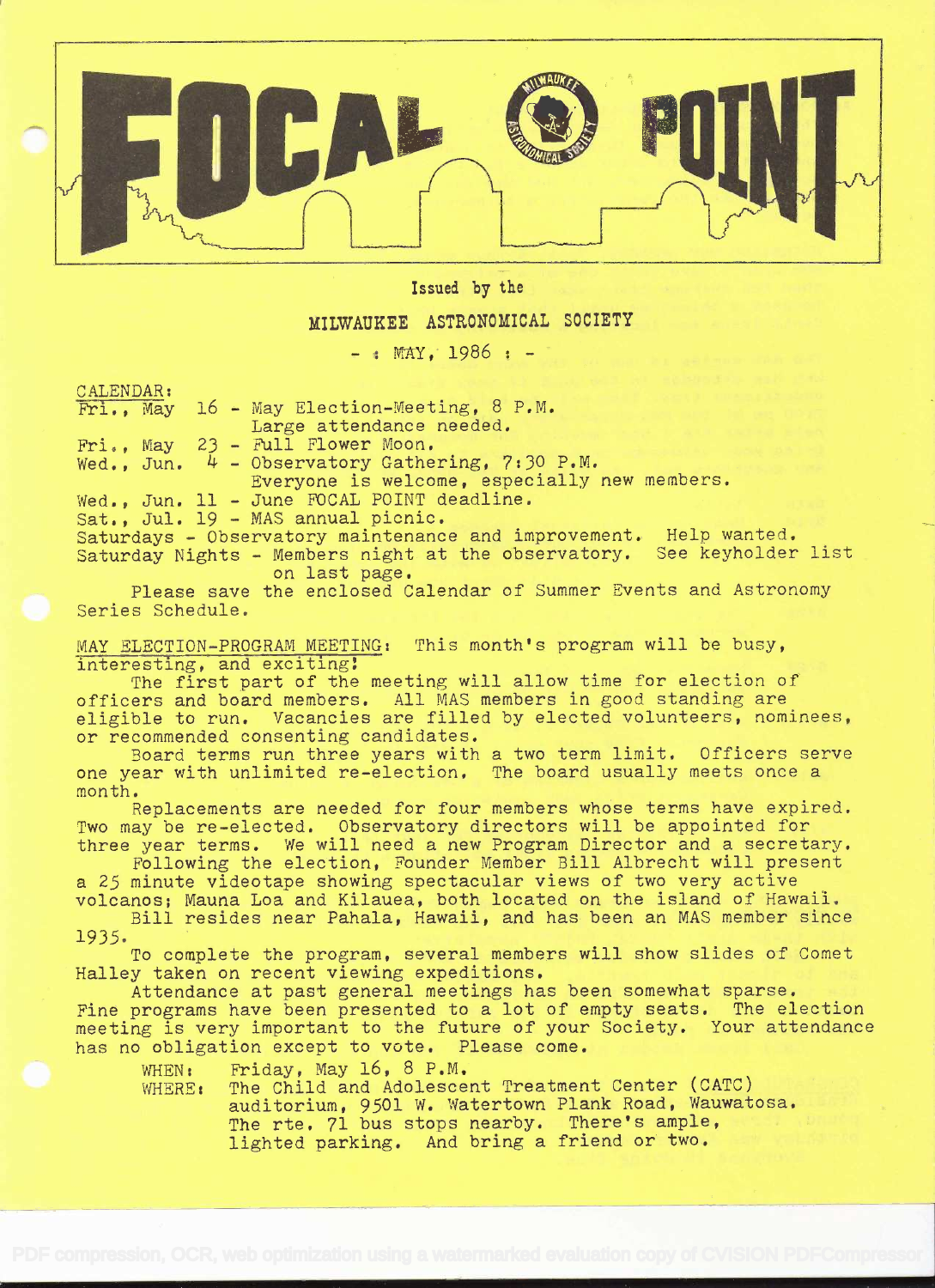ASTRONOMY SERIES SCHEDULE ANNOUNCED:

The popular Amateur Astronomer's Series will be held again this year<br>beginning in June. This series is geared to rank beginners, or people<br>who just want to brush up on a few things. While they do not concern the<br>science of scopes.

ATTENTION NEW MEMBERS: This is your chance to get involved! Even those<br>who aren't sure which end of a telescope to look into will "know more than the average bear" when they finish. Last year, one member had never<br>touched a telescope until that summer when she earned the coveted Messier<br>Certificate for locating & observing 70 objects! YOU CAN TOO!

The AAS series is one of the many benefits of your \$30 dues. Ask anyone who has attended in the past if they didn't think it was a pleasant and educational time. They will be held on the following saturday nights at 7:00 p Any questions call Lee Keith at 961-8752. BE THERE, ALOHA!

- Date Title<br>5/14 Readi
	- Reading the Celestial Roadmap
		- Workshop: Bring your equatorially mounted scope to learn to "polar align" it with the north pole! Also, bring any<br>type of star chart you use and learn to read it!
- 5/21 The Small, the Faint, and the Diffuse: Finding Celestial Objects Workshop: Use telescope or- binocular-s to find sky objects!
- 5/28 Neophytes Guide to Telescopes Workshop: How to use Obser-vator-y telescopes!
- 6/5 What's Your- Power? Finding Magnification & Field of View. Workshop: Find your field of view by timing a star.
- 6/12 Collimation & Cleaning of a Newtonian Telescope<br>Workshop: Bring your newtonian mirror in to be cleaned!
- 8/19 All The Extras: Accesories For- Your Telescope. Wor-kshop: Fighting light pollution with nebular- filters.

PUBLIC OPEN HOUSE programs will begin Friday, June 13 and continue biweekly through September 12. All MAS members have received schedules with their April "FOCAL POINT" newsletter.

Help will be needed to operate 'scopes, for crowd control, to guide, and to direct auto traffic. The latter is especially important because the traffic was terrific on Astronomy Day and we could have used at least a half dozen people in the parking lots. There will be crowds if the weather is good.

Call Frank Roldan at  $423-0210$  if you can help in any way.

CONGRATULATIONS! There's another new star in the MAS galaxy! MAS President Dan Koehler and wife Mary are the proud parents of an eight pound, three and one-half ounce baby girl named Cassandra. Her birthday was Easter Sunday.

Everyone is doing fine.

-2-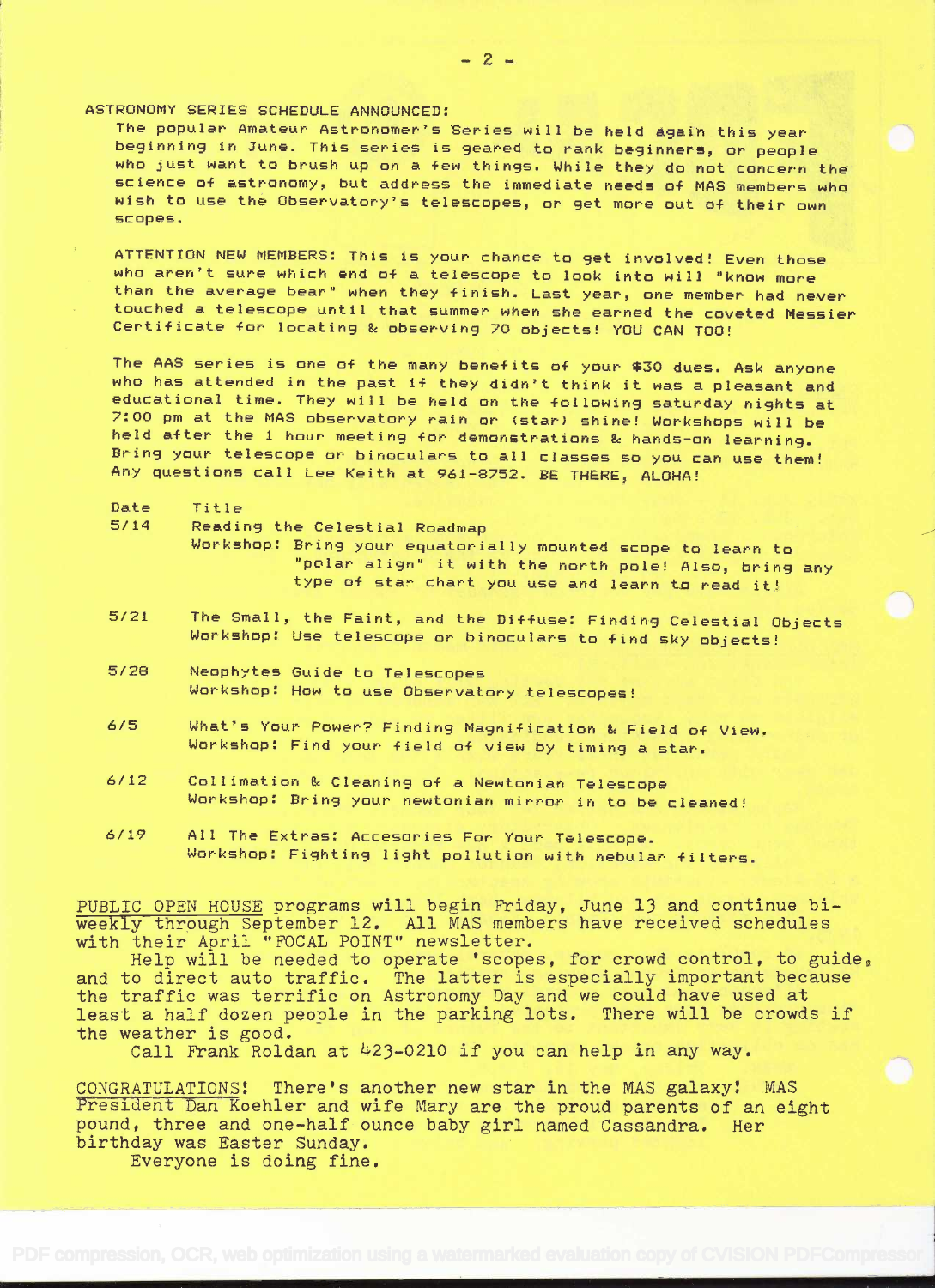NEW MEMBERS Raymond and Ann Wendt of Waukesha will be introduced at the May Election-Meeting.

REVEREND MILTON LANGE, who, along with Darrell Moore, recently received a Pounder Member award, wrote a note of appreciation intended for all MAS members.

Reverend Lange reminisced that part of his astronomical training included the use of a shovel, a paint brush, and a hammer, and suggested other MAS members do the same!

THANKS to WITI-TV Channel 6 and TV-6 weatherman (and MAS member) Vince Condella for offering air time to publicize our Astronomy Day Open House. We hosted a capacity crowd.

OBSERVATORY NEWS: The "B" scope mirror and some Portascope mirrors will be resilvered. There are problems with the "A" and "B" dome shutters owing to binding. Until they are repaired observers may have to favor them so they open or close properly. Use force gently.

Since our appeals for a rider lawn mower went unanswered, the board has decided to purchase a machine.

DR. J. ALLEN HYNEK, a leading researcher and authority on unidentified flying objects (UFOs) recently passed away in Phoenix, Arizona.

Dr. Hynek founded the Center for UFO Studies in Evanston, Ill., and gained fame as consultant for the Steven Spielberg movie "Close Encounters of the Third Kind."

Dr. Hynek spoke at MAS dinner meetings in January, 1972 and October of 1983.

COMET HALLEY UPDATE: Fifth magnitude Comet Halley is now in the southsouthwestern evening sky about four fist-widths above the horizon. It will not rise much higher as it heads northward towards Regulus in Leo. It has crossed Mars' orbit and is rapidly becoming smaller and dimmer. You'll have to pin-point it now because the Moon will soon be

waxing to first quarter.

THE JUNE EDITION OF "NORTHERN LIGHTS," the North Central Region quarterly received by all MAS members, will soon be published. If you'd like to contribute a short, newsy astronomical item, send it to publisher James Fox at 14601 55th St. S, Afton, MN. 55001.

# MEMBER'S NIGHT KEYHOLDERS:<br>May 10 H. Auchter

|  | May 10 H. Auchter | $542 - 2158$ |  | Jun. 7 W. Collins | $255 - 4169$ |
|--|-------------------|--------------|--|-------------------|--------------|
|  | 17 R. Berry       | 442-4267     |  | $14$ G. Hall      | 786-8579     |
|  | 24 P. Borchardt   | 445-1181     |  | 21 D. Harris      | 964-1428     |
|  | 31 B. Cieslak     | 679-9663     |  |                   |              |

DIRECTORY:<br>Pres.-D. Koehler, 662-2987 5iEès.-D. Koehler, 662-2987 V,P.-Dr. R. Wiesen, 78l-757 Sec.-B. Ganiere, 258-5626 Treas.-J. Toeller, 352-7144<br>Obs.Dir.-G. Samolyk, 475-9418 Asst.Obs.Dir.-J. Asztalos, Asst.Obs.Dir.-J. Asztalos, 258-5626 Frog. Chair.-T. Renner, l-392-2799 Focal Point Ed.-L. Simandi, 933-3052 Special Observatory Activities Scheduler-B. Cieslak, 679-9663 MAS Observatory-18850 W. Observatory Rd., New Berlin, 542-9071

JUNE FOCAL POINT DEADLINE  $\sim$  WEDNESDAY, JUNE 11.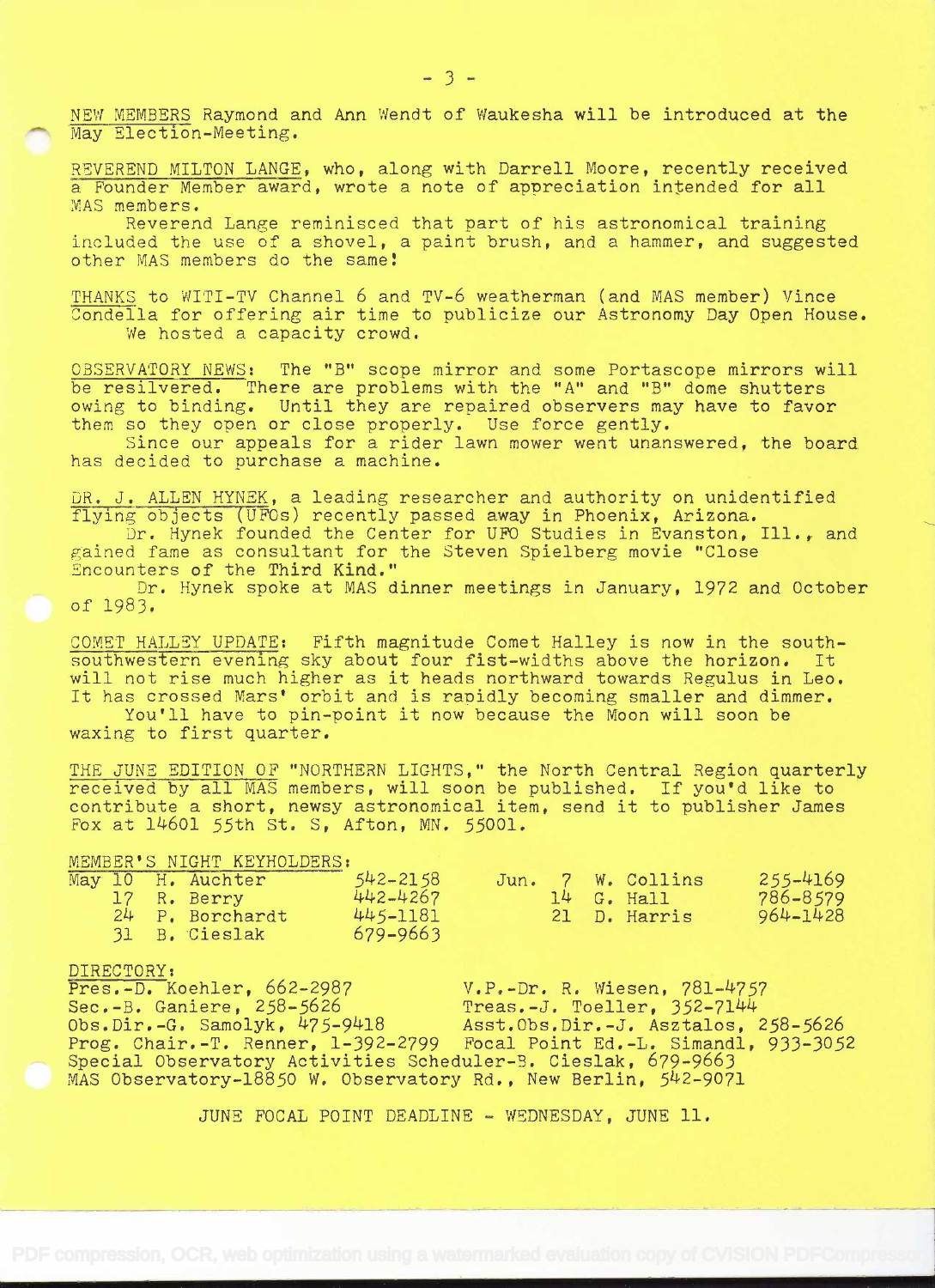#### MILWAUKEE ASTRONOMICAL SOCIETY

### CALENDAR OF EVENTS MAY TO SEPTEMBER 1986

MAY 7 Wed. Observatory Gathering- 7:30 p.m. at observatory.<br>16 Fri. Membership Meeting and Elections- 8:00 p.m. at t Membership Meeting and Elections- 8:00 p.m. at the Child and Adolescent Treatment Center Auditorium, 9501 West Watertown Plank Road, Wauwatosa.

JUN 4 Wed. Observatory Gathering- 7:30 p.m. at observatory.<br>13 Fri. Public Open House- 8:00 p.m. at observatory. To Public Open House- 8:00 p.m. at observatory. Topic: The Moon. <sup>27</sup>Fri. Public Open House- 8:00 p.m. at observatory. Topic: Galaxies.

| JUL | 5.<br>11 -<br>19 | 2 Wed.<br>Sat.<br>Fri.<br>Sat. | Observatory Gathering- 7:30 p.m. at observatory.<br>Public Display- Brookfield Square 9:00 a.m. to 5:00 p.m.<br>Public Open House- 8:00 p.m. at observatory. Topic: The Planets.<br>Annual Picnic- 2:00 p.m. to ? at observatory. Bring yourself and<br>your family and join everyone for an old fashioned picnic. The |
|-----|------------------|--------------------------------|------------------------------------------------------------------------------------------------------------------------------------------------------------------------------------------------------------------------------------------------------------------------------------------------------------------------|
|     | 25.              | Fri.                           | Society will provide door prices, etc. Drawing for door prices<br>will take place at 6:00 p.m. More details in June newsletter.<br>Public Open House-8:00 p.m. at observatory. Topic: The Milky Way.                                                                                                                   |

AUG 5-9 T-S Astrocon 86- National Convention of the Astronomical League in Baltimore, Maryland. See June's "Focal Point" for details. <sup>6</sup>Wed. Observatory Gathering- 7:30 p.m. at observatory. 8 Fri. Public Open House- 8:00 p.m. at observatory. Topic: Meteors. 8-lO F-S. Annual Weekend Camping Trip to Kettle Moraine State Park, Greenbush Group Camping Area. Call John Asztalos, 258-5626, for details. 22 Fri. Public Open House- 8:00 p.m. at observatory. Topic: Double Stars.

SEP

<sup>3</sup>Wed. Observatory Gathering- 7:30 p.m. at observatory. 5-7 F-S. ASTROFEST- Hosted by the Chicago Astronomical Society at Kankakee, Il. <sup>12</sup>Fri. Public Open House- 8:00 p.m. at observatory. Topic: Telescopes. 19 Fri. Membership Meeting- 8:00 p.m. at Child and Adolescent Treatment Center Auditorium,95O1 West Watertown Plank Road, Wauwatosa.

For further information on activities, call any of the officers listed in the "Focal Point".

LIST OF KEY HOLDERS AND THEIR TELEPHONE NUMBERS ON OTHER SIDE